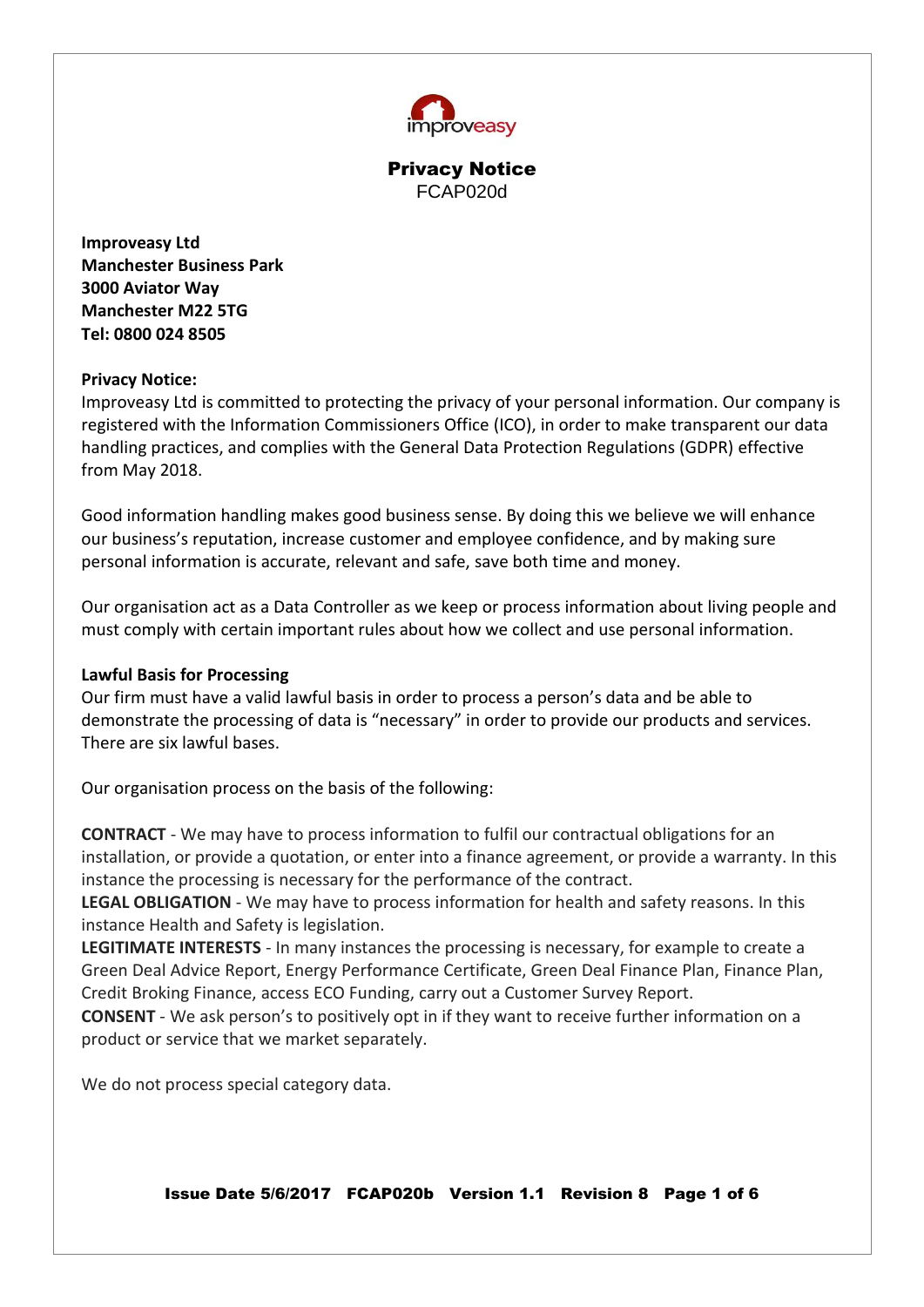

## **Collection of Information – Your consent**

We may collect personal information from you if you provide it voluntarily. If you do provide personal information to use, we will assume that you have read this Privacy Notice and have consented to us using your personal information in the ways described in this Policy and at the point where you give us your personal information. If, after providing us with personal information, you later decide that you do not want us to use it for particular purposes, then please write to us at the address shown.

# **Collection of your Information**

We may collect and process the following data:

Information you provide when buying our products or services;

Information you provide to us by filling in our forms;

Information collected through correspondence with our Sales and/or Customer Relations teams;

Information you provide to us through the recruitment process;

Information you provide to us in order to register for alerts;

Social Media interaction;

Statistical data about your browsing actions and patterns for the administration of your application for employment;

We may monitor or record any communications between you and us including telephone calls. We will use these recordings to check your instructions to us, to analyse, assess and improve our services to customers, and for training and quality purposes.

We may require you to submit personally identifiable information in order for you to make use of our services. You confirm that any information you enter or provide will be true. We will only request and collect information which is necessary or reasonable in order to provide you with your requested services and to improve the services that we provide. It will not be a requirement to provide any additional information which is not needed to provide the services.

## **Reasons for Collection of your Information**

In the course of our dealing with you we may collect and process certain information about you, including your name, date of birth, address, contact details (including your email address and contact telephone number), payment details (where applicable), any benefits you receive or are entitled to (including disability benefits) (where applicable), and other information about you and your property in respect of which services and products may be provided. Your personal information may be used by us, our employees, contractors or agents to:

- identify you during any communication between you and us;
- assess eligibility for services and products (whether provided by us or on our behalf);
- manage your Green Deal Consumer Credit Agreement;
- carry out regulatory checks and meet our obligations to our regulators;

Issue Date 5/6/2017 FCAP020b Version 1.1 Revision 8 Page 2 of 6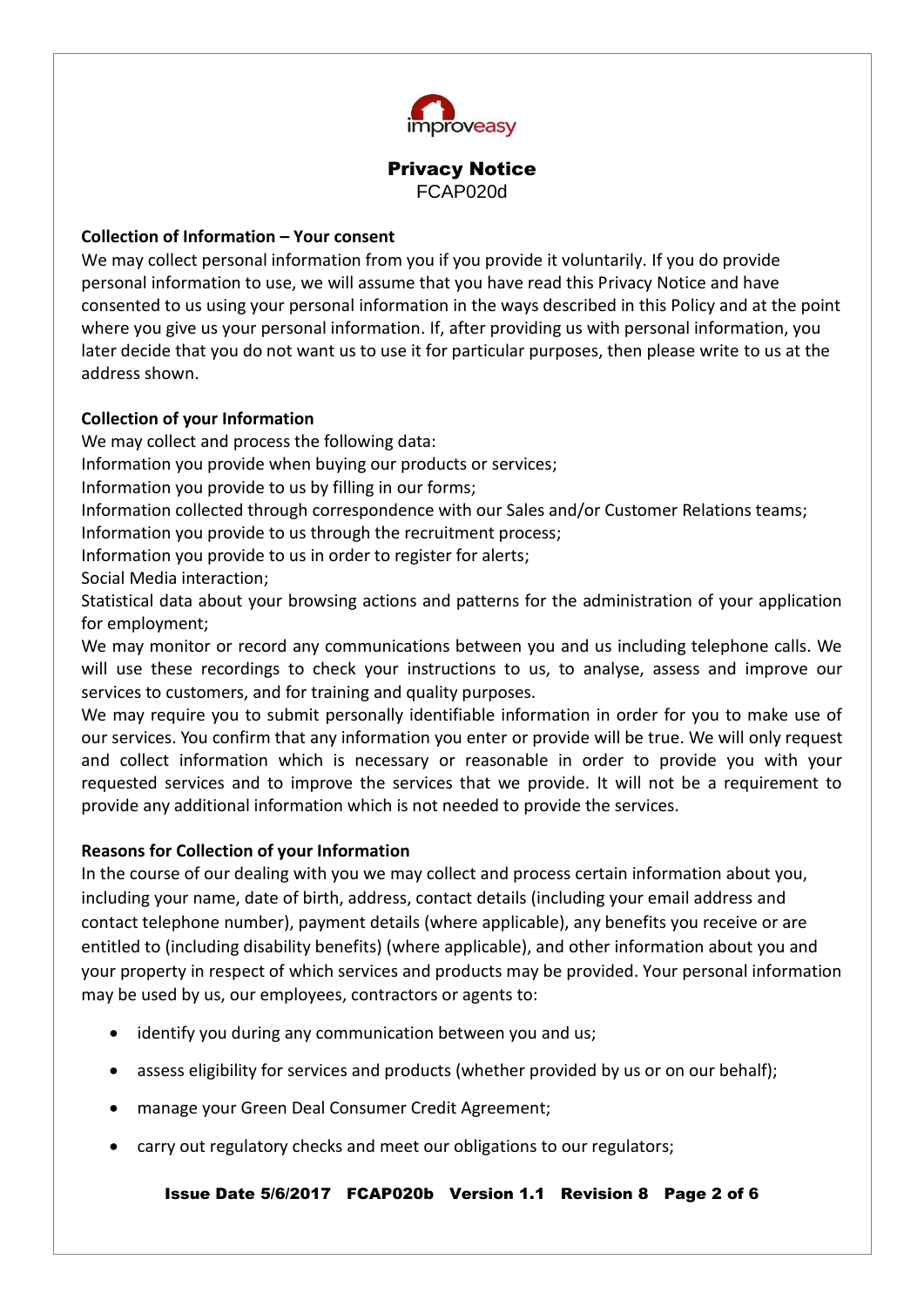

### Privacy Notice

FCAP020d

- communicate with you to arrange the provision of such services and products;
- administer and provide such services and products;
- detect and prevent loss, fraud and other criminal activity;
- carry out credit reference checks;
- carry out DBS Checks and processing data about criminal convictions, criminal offences or related security measures as required, where persons acting in a sales position for or on behalf of our firm and where visiting a consumer in their home. No register of criminal convictions would be kept;
- carry out market research and to help us review, develop and improve the services and products we offer; and
- contact you (in accordance with your preferences), by post, telephone, SMS, email and other electronic means with information about products, services, promotions, and offers that may be of interest to you.
- Keep legal certificates and work records relating to the services we have provided to you including details relating to:

Warranty and guarantee information;

Workmanship guarantees on work done by us or our contracted partners;

Insurance Backed Guarantees;

Installation Certificates to include installing, commissioning and servicing;

Records of any Legal or statutory notices we may have issued or supplied to include Gas Safe Certificates, Warning Notices, At Risk, Not to Current Standard labelling by us or our contracted partners;

Any information which we consider may be required by the Health and Safety notice, product recall or modification;

Industry Body Documentation and installation records to include Gas Safe and OFTEC;

Audit Bodies such as Accreditation Bodies for PAS: 2030;

Government Bodies such as those government bodies or appointed agencies such as Gemserv where Green Deal is involved in our capacity as to any Provider, Assessor or Installer Organisation;

Issue Date 5/6/2017 FCAP020b Version 1.1 Revision 8 Page 3 of 6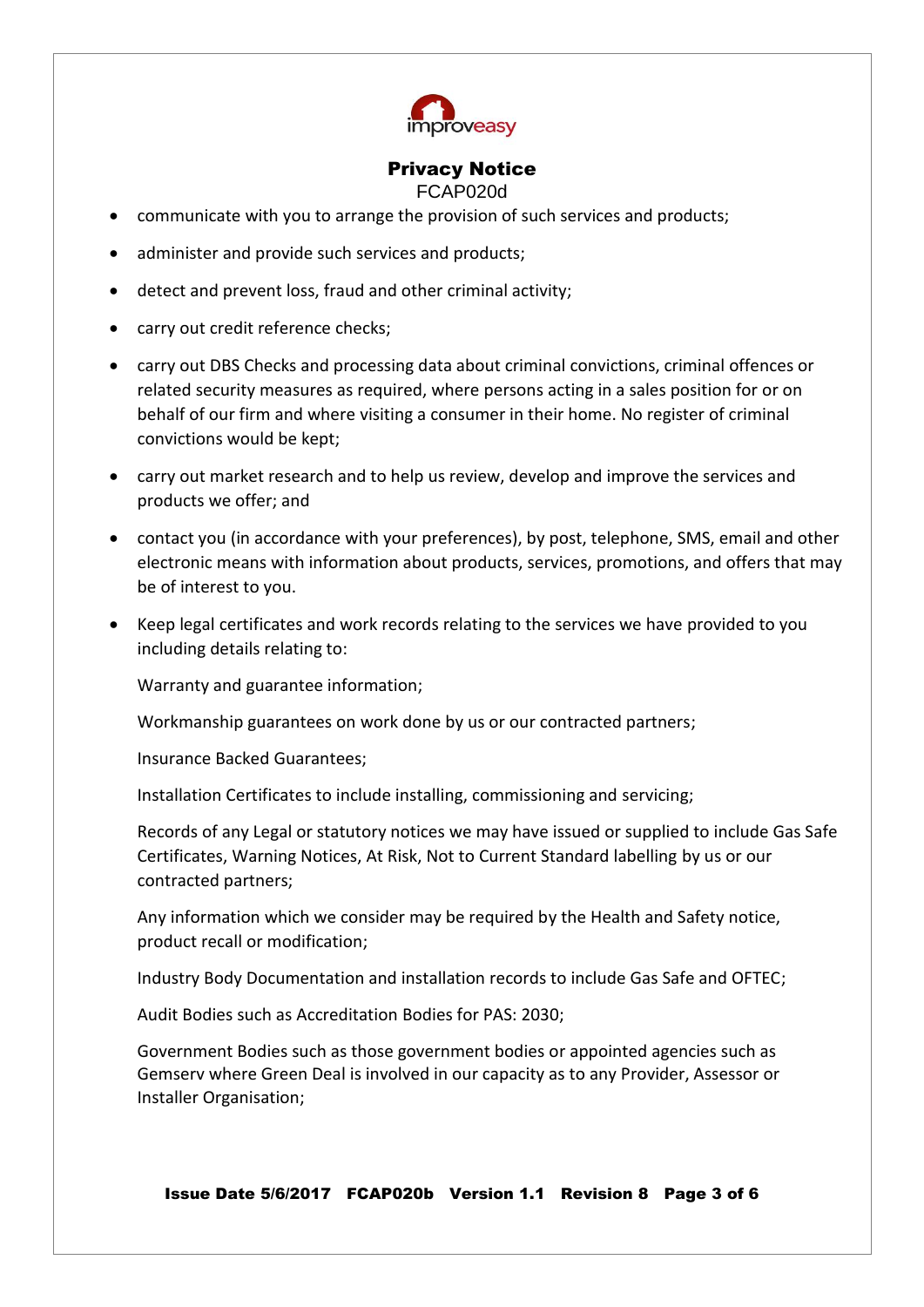

## Privacy Notice

FCAP020d

Records of Advice given to include Energy Performance Certificates (EPC's) which remain legally valid for 10 years after generation and may influence decisions to install or buy certain equipment;

Occupancy Assessments and Green Deal Advice Reports;

Any data we consider may be required by any Government Body such as OFGEM who retain the right of Audit on schemes they administer on behalf of the government for at least six years after installation;

Utilities such as those we provide services to in order to enable them to discharge their Energy Company Obligation;

Domestic customers and their heirs and successors in title who may ask for copy of records of works done at a property to enable property sales;

Waste and Environmental records and evidences which may be required by the Environmental Agency relating to our Waste Carrier Licence and Disposal records.

In the event that we sell or buy any business or assets, we may disclose personal information held by us to the prospective seller or buyer of such business or assets. If we or substantially all of our assets are acquired by a third party, personal information held by us will be one of the transferred assets.

Your personal information may also be used by us, our employees or agents if we are under a duty to disclose or share your personal information in order to comply with any legal obligation, or in order to enforce any agreement we have with or otherwise concerning you, or to protect our rights, property or safety or those of our customers, employees or other third parties.

## **With whom do we share your personal information?**

Third parties such as the Financial Conduct Authority, a finance lender (where applying for a finance option), Green Deal Finance Company (GDFC) also known as Hiber, Green Deal Assessors, Green Deal Installers, Energy Suppliers, credit reference agencies (who may check the information against other databases, public or private to which they have access), or fraud prevention agencies. This information may come from your interactions with us or them through applying for a Green Deal Plan or other consumer finance product; or ascertain from the way in which the loan is administered and managed, for example, information relating to the payments which are made to your account with your energy supplier.

In connection with the above purposes, your personal information may be transferred to, or otherwise processed by third party service providers acting on our behalf, our agents and law enforcement authorities (including the police).

Issue Date 5/6/2017 FCAP020b Version 1.1 Revision 8 Page 4 of 6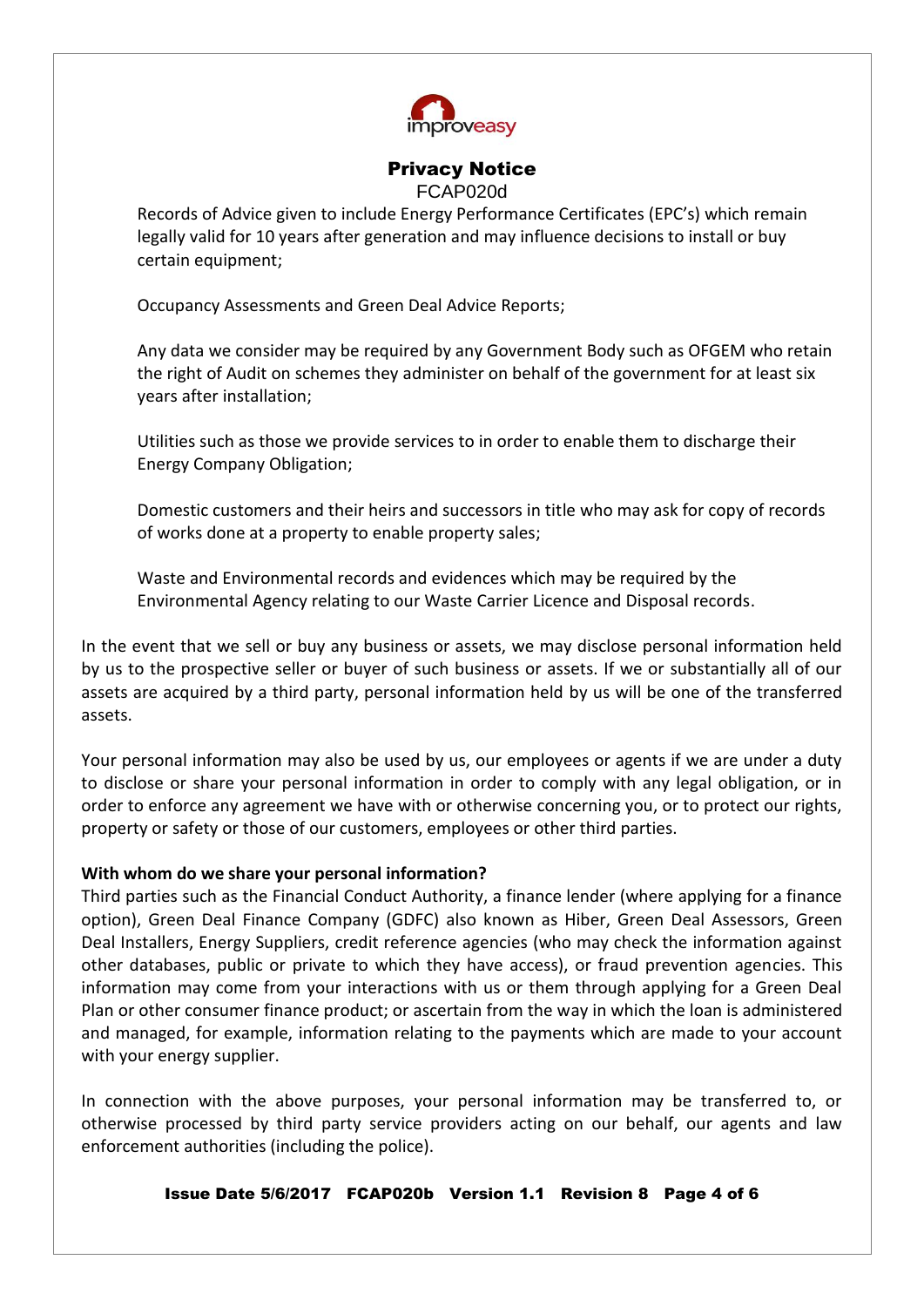

#### **Access to Information**

The GDPR gives you the right to access information held about you. You have the right to ask for a copy of the personal information held about you. You also have the right to ask for inaccuracies in information to be corrected. Any access request is not subject to a fee unless the requests are unreasonable in which case a fee may be charged and will be disclosed at the time of request. A copy of the information held about you by us can be requested by writing to us at the address shown.

### **Transfer of Information Abroad**

We will not transfer your personal information outside the EU without first obtaining your consent.

### **Change of Policy**

We may occasionally change the Privacy Notice to reflect customer and company feedback. Any changes will be shown on this page.

### **Breach Notification**

Our business has the effective processes to identify, report, manage and resolve any personal data breaches.

## **Dealing with Data Protection Complaints**

We aim to comply fully with our obligations under the General Data Protection Regulations. If a customer has any questions or concerns regarding our company's management of personal data including their right to access data about themselves, then they should contact Austin Barcley, the director, who is responsible for ensuring our company is compliant with data protection and is the nominated data protection lead or Data Protection Officer (DPO).

If our company holds inaccurate information, then the customer should write to our firm at the address shown providing the director with any evidence to show what the information should say keeping copies of the correspondence. If after a reasonable amount of time (28 days is recommended) the information has not been corrected, then the customer can make a complaint.

There are two courses of action:

- 1. Contact the director to process the complaint.
- 2. If the customer is still dissatisfied, they can go directly to the Information Commissioner, the independent body that oversees data protection and the GDPR. They can be contacted on 0303 123 1113 or their website is [www.ico.org.uk.](http://www.ico.org.uk/)

Issue Date 5/6/2017 FCAP020b Version 1.1 Revision 8 Page 5 of 6